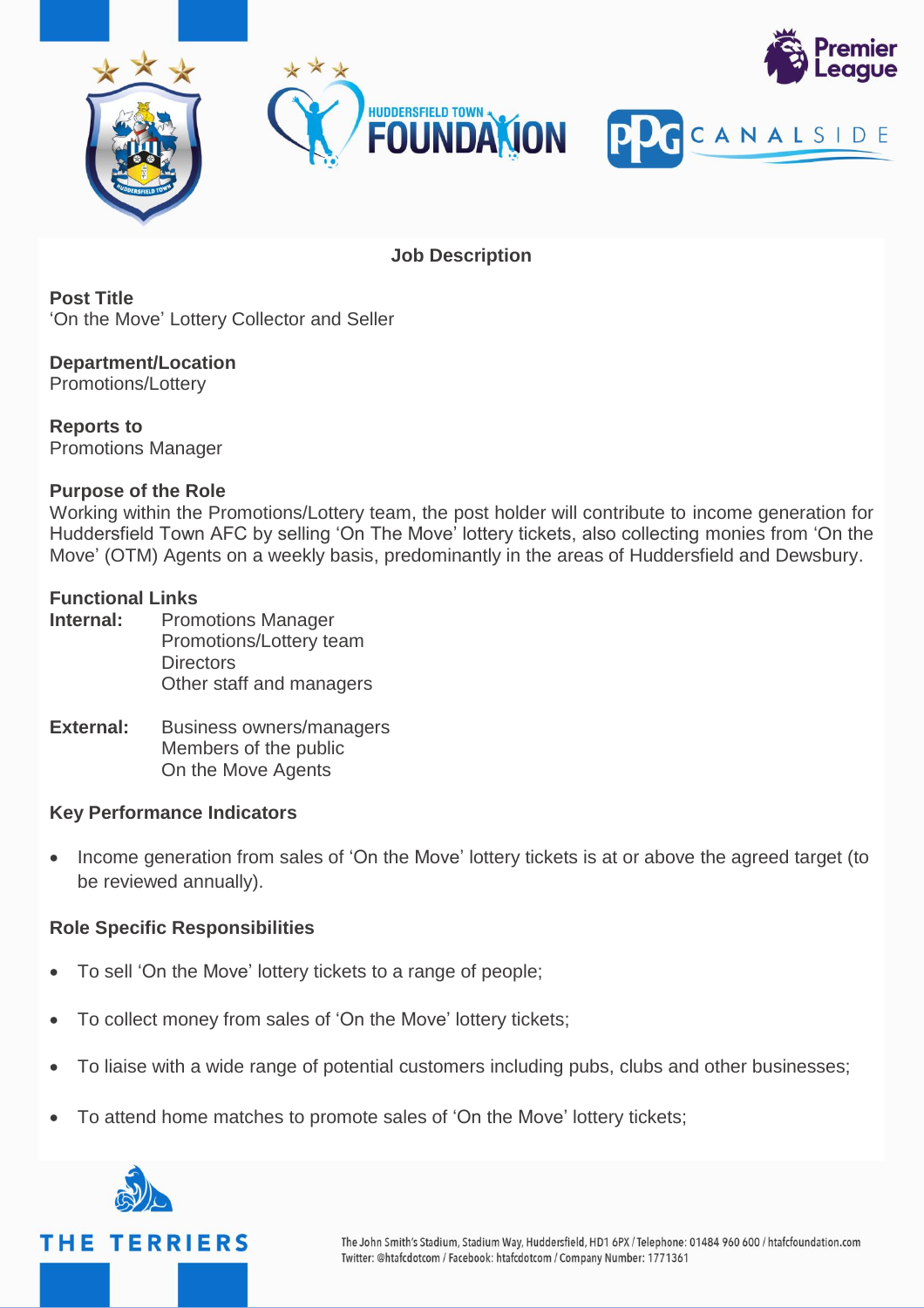- To distribute flyers and posters in the local area, promoting the 'On the Move' lottery and the Blue and White Foundation;
- To undertake administrative and other duties as required; and,
- To fulfil any other duties as required by the Promotions Manager and/or members of the Board of Directors.

#### **Behaviour/Conduct**

The post holder is required to:

- Be proactive with workload and interventions;
- Seek to continually develop their skills and knowledge;
- Adopt an organised and structured approach to fulfilling the duties and responsibilities of the role;
- Communicate appropriately at all levels;
- Be flexible to fit the development and growth of the organisation;
- Be flexible in hours of work:
- Be trustworthy and adhere to the Club's Code of Conduct and Ethics;
- Adhere to protocol and respect confidentiality in all matters, also protecting any data relating to the area of work in accordance with the Data Protection Act 1998 and the General Data Protection Regulation (GDPR) 2018;
- Consistently demonstrate high standards of behaviour and appearance and encourage the same from others:
- Demonstrate a commitment to safeguarding and promoting the welfare of children and young people, and
- Be respectful of others at all times and to behave in a non-discriminatory manner, taking account of all protected characteristics as specified in the Equality Act 2010.

#### **Additional Information**

#### **Safeguarding:**

Huddersfield Town Association Football Club (HTAFC) Ltd. is committed to safeguarding and promoting the welfare of children and young people and expects all staff and volunteers to share this commitment.

The post holder will be required to undergo Safeguarding Training, to be agreed with the Head of Safeguarding.

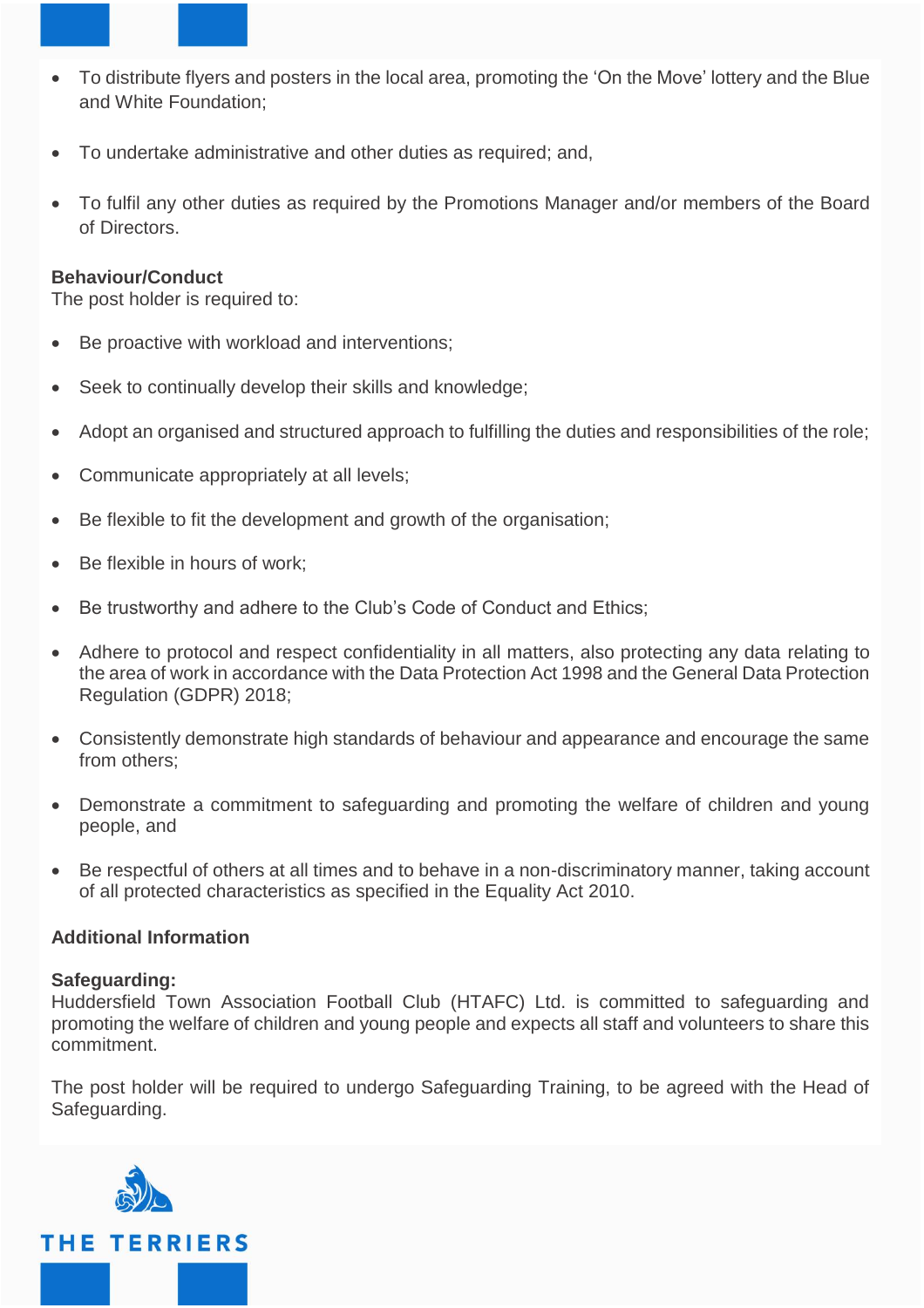

### **Equality, Diversity and Inclusion**

HTAFC is a diverse Club that respects all characteristics under the Equality Act 2010; we want everyone to feel valued and included within the Club and to be able to achieve their full potential. HTAFC has a zero-tolerance approach to any form of discrimination and commits itself to the redress of any inequalities by taking positive action where appropriate.

| <b>Accepted by:</b>   |  |
|-----------------------|--|
| <b>Name (Printed)</b> |  |
| Name (Signed)         |  |
| <b>Date</b>           |  |